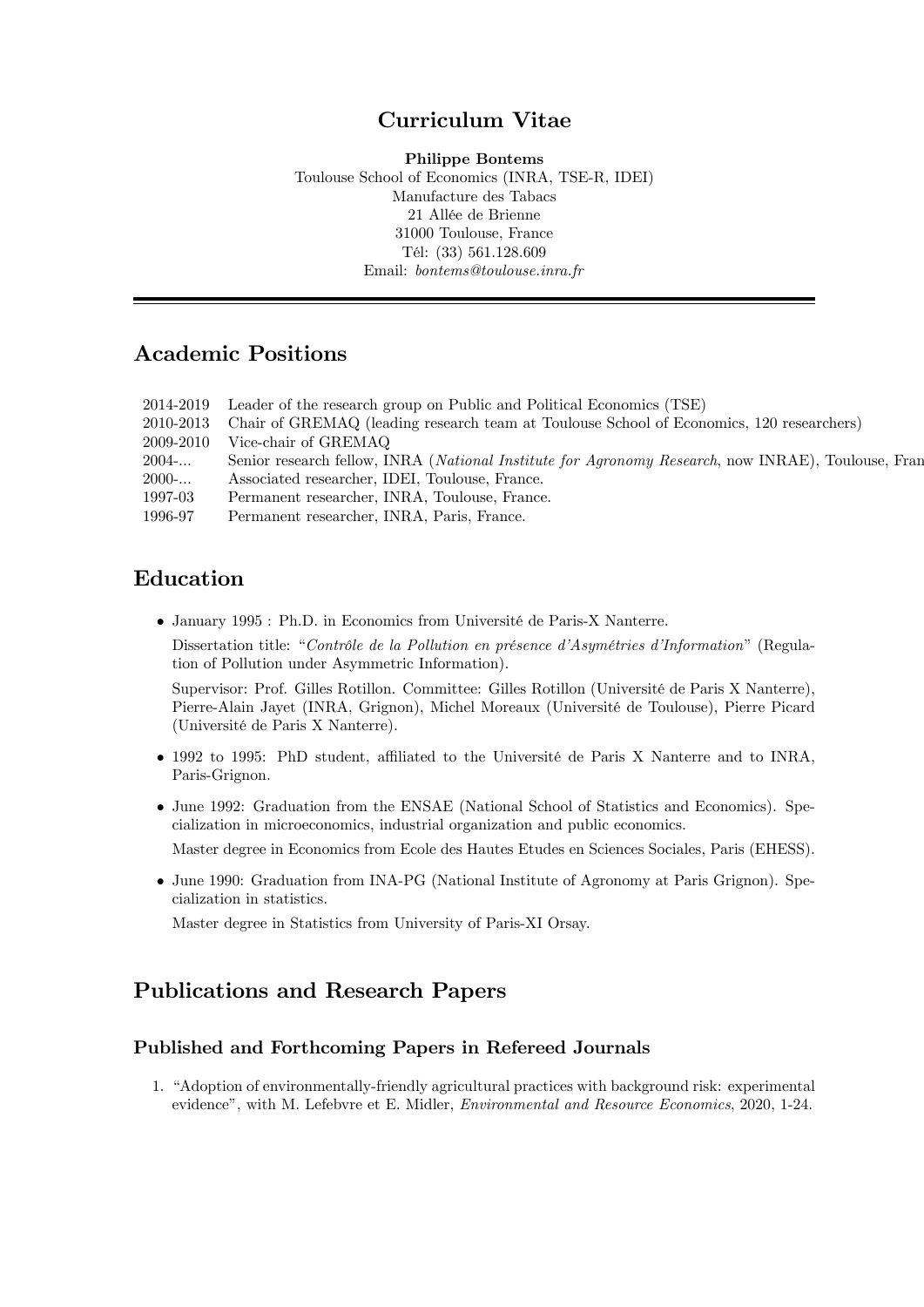- 2. "On sharing responsibilities for pollution embodied in trade", with M.F. Calmette, Revue d'Economie Politique, 129 (6), 967-992, 2019.
- 3. "Production choices with water markets: The role of initial allocations and forward trading", with C. Nauges, *European Review of Agricultural Economics*, 46(4), 579-608, 2019.
- 4. "Refunding environmental taxes: the case for a three-part policy", The B.E. Journal of Economic Analysis and Policy, 19(2), 2019.
- 5. "Trade, environment and income Inequality: an optimal taxation approach", with E. Gozlan, Journal of Public Economic Theory, 20(4), 557-581, 2018.
- 6. "Oligopoly intermediation, relative rivalry and market conduct", with S. Hamilton and J. Lepore, *International Journal of Industrial Organization.* 40, 49-59, 2015.
- 7. "Interactions between agricultural economics and environmental and resource economics in European research: Insights from the theory of non-renewable resources", with V. Martinet, G. Rotillon and C. Withagen, Revue d'Etudes d'Études en Agriculture et Environnement / Review of Agricultural and Environmental Studies, 96 (1), 167-185, 2015.
- 8. "Acceptable reforms of agri-environmental policies", with N. Turpin and G. Rotillon, Revue d'Economie Politique, 2009, 119(6):847-883.
- 9. "L'impact économique du développement des marques de distributeurs", with F. Berges-Sennou and V. Réquillart, Economie et Prévision, 2009, 189:41-56.
- 10. "Organizational structure, redistribution and the endogeneity of cost: Cooperatives, For-Profit Firms and the cost of procurement", with M. Fulton, Journal of Economic Behavior and Organization, 2009, 72:322-343.
- 11. "On environmental policy and permitting", with J.M. Bourgeon, *Journal of Public Economic* Theory, 2007, 9(5):771-792.
- 12. "When cost improvement harm consumers", with N. Gruyer, Review of Industrial Organization,  $2007, 30(1):63-79.$
- 13. "Le renouvellement périodique des contrats de concession: Le cas des services de l'eau", with C. Aubert and F. Salanié, Annals of Public and Cooperative Economics, 2006, 77(4):491-515.
- 14. "Regulating nitrogen pollution with risk averse farmers under hidden information and moral hazard", with A. Thomas, American Journal of Agricultural Economics, 2006, 88(1):57-72.
- 15. "Self-selecting agri-environmental policies with an application to the Don watershed", with G. Rotillon and N. Turpin, *Environmental and Resource Economics*, 2005, 31:275-301.
- 16. "Optimal environmental taxation and enforcement policy", with J.M. Bourgeon, European Economic Review, 2005, 49(2):409-435.
- 17. "AgriBMPWater: systems approach to environmentally acceptable farming", Turpin N., Bontems P., Rotillon G., Barlund I., Kaljonen M., Tattari S., Feichtinger F., Strauss P., Haverkamp R., Garnier M., Porto A., Benigni G., Leone A., Ripa M.N., Eklo O.M., Romstad E., Bordenave P., Bioteau T., Birgand F., Laplana R., Piet L. and Lescot J.-M., Environmental Modelling and Software, 2005, 20:187-196.
- 18. "Lutte contre la pollution diffuse sur un bassin d'élevage: comparaison d'instruments en présence d'asymétrie d'information", with G. Rotillon and N. Turpin, Cahiers d'Economie et de Sociologie Rurales, 2004, 72:6-31.
- 19. "Optimal regulation of production contracts with environmental externalities", with P. Dubois and T. Vukina, Journal of Regulatory Economics, 2004, 26(3):284-298.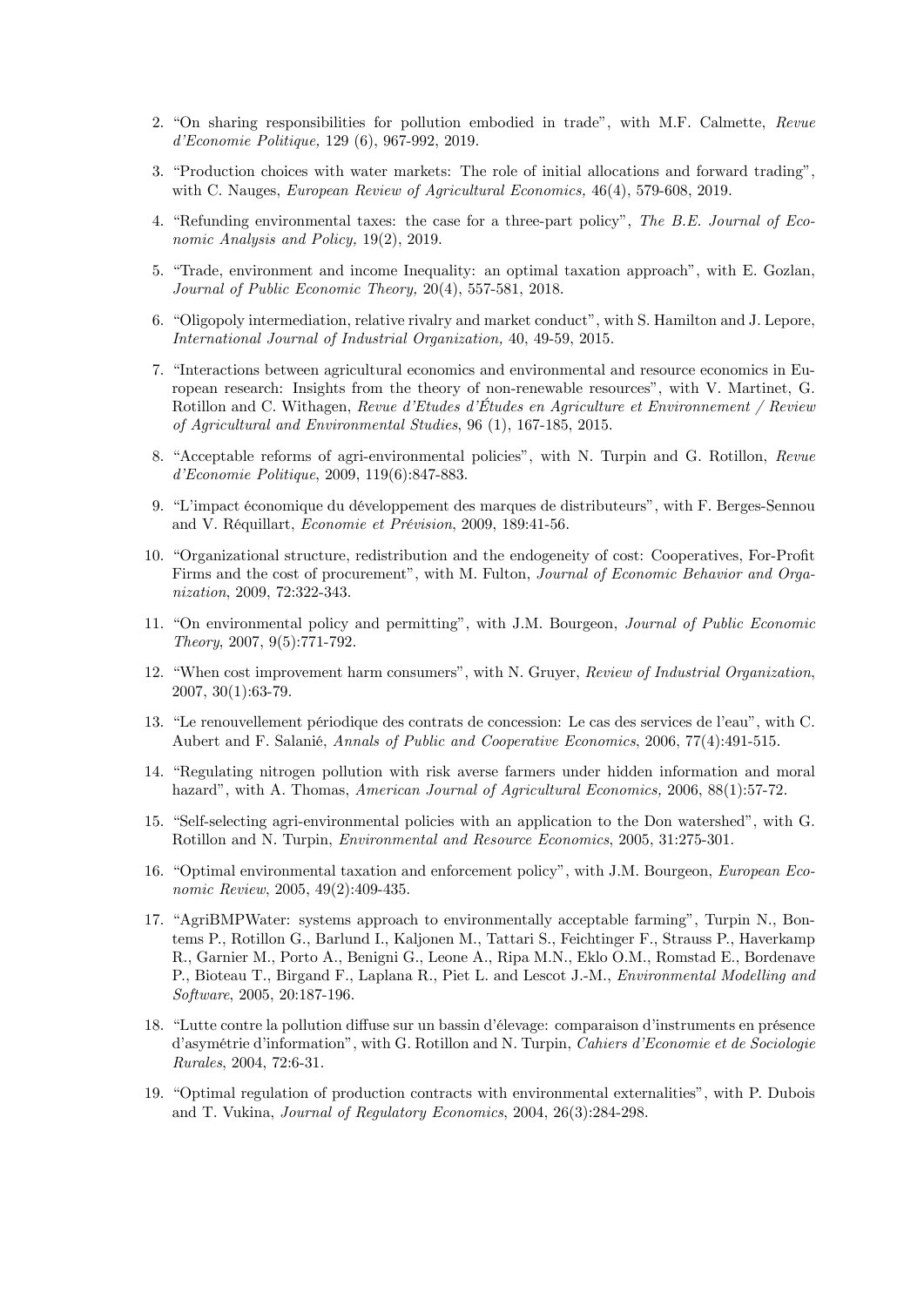- 20. "Economics of Private Labels: A Survey of Literature", with F. Berges-Sennou and V. Réquillart, Journal of Agricultural and Food Industrial Organization, 2004, 2(1):Article 3.
- 21. "Remarks on Good vs. bad characteristics in vertical differentiation", with V. Réquillart, Economics Letters, 2001, 70(3):427-429.
- 22. "Honesty in Environmental Compliance Games", with G. Rotillon, *European Journal of Law* and Economics. 2000. 20(1):31-41.
- 23. "Honnêteté et Conformité Environnementale", with G. Rotillon, *Economie et Prévision*, 2000, 143-144:117-127.
- 24. "Creating countervailing incentives through the choice of instrument", with J.M. Bourgeon. Journal of Public Economics, 2000, 76:181-202.
- 25. "Risk premium and value of information: the case of split nitrogen application for corn crop". with Alban Thomas. American Journal of Agricultural Economics. 2000, 82:59-70.
- 26. "Strategic effects of private labels", with V. Réquillart and S. Monier, European Review of Agricultural Economics, 1999, 26:147-165.
- 27. "Conformité aux prescriptions environmementales et son contrôle", with G. Rotillon, Revue  $d'Economie$  Politique, 1999, 109 (1):1-34.
- 28. "Concentration urbaine et usages de l'eau", with N. Ben Zina, G. Rotillon and A. Chkir. Revue des Sciences Juridiques Economiques et de Gestion de Sousse, 1997, vol. I,  $n^{\circ}2$ .
- 29. "Les paiements directs aux agriculteurs dans l'Union Européenne: politique communautaire ou politiques nationales?", with J.C. Bureau. Economie Rurale, 1996, 233:55-61.
- 30. "Régulation multi-facteurs: gel de terre et mesure agri-environnementale de réduction de l'intrant", with P.A. Jayet. Cahiers d'Economie et de Sociologie Rurales, 1996, 39-40:94-121.
- 31. "Régulation par la production ou par l'intrant en présence d'incertitude", with J.M. Bourgeon. Annales d'Economie et de Statistiques, 1996, 43:181-193.

#### In Books and Guest Editor Foreword

- 1. "Mondialisation, commerce international et environmement, un avant-propos", with M.F. Calmette,  $Revue\ Economic$ , 2010, 61(1):5-10.
- 2. "Environmental Regulation of Livestock Production Contracts", with P. Dubois and T. Vukina, Frontiers in the Economics of Environmental Regulation and Liability, Boyer, Hiriart and Martimort (Eds), 2006, Ashgate.
- 3. "Une démarche pour comparer le coût, l'efficacité et l'acceptabilité de pratiques agricoles respectueuses de l'environnement", with Turpin, N.; Laplana, R.; Kaljonen, M.; Strauss, P.; Barlund, I.; Benigni, G.; Bioteau, T.; Birgand, F.; Bontems, P.; Bordenave, P.; Eklo, O.M.; Feichtinger, F.; Garnier, M.; Haverkamp, R.; Leone, A.; Lescot, J.M.; Lo Porto, A.; Piet, L.; Ripa, M.N.; Romstad, E.; Rotillon, G.; Tattari, S.; Zahm, F., Ingénieries - E A T, 2005, n° 43:19-32.
- 4. "Input Use and Capacity Constraint Under Uncertainty: The Case of Irrigation", with P. Favard, in Focus on agricultural economics, Ami R. Bellows (Ed.), Nova Publishers, 2005.
- 5. "Restauration de la qualité des eaux de surface: comparaison de mécanismes incitatifs", with N. Turpin and G. Rotillon, in Thème mobilisateur, Economie des Equipements, Cemagref (Ed.), 2005.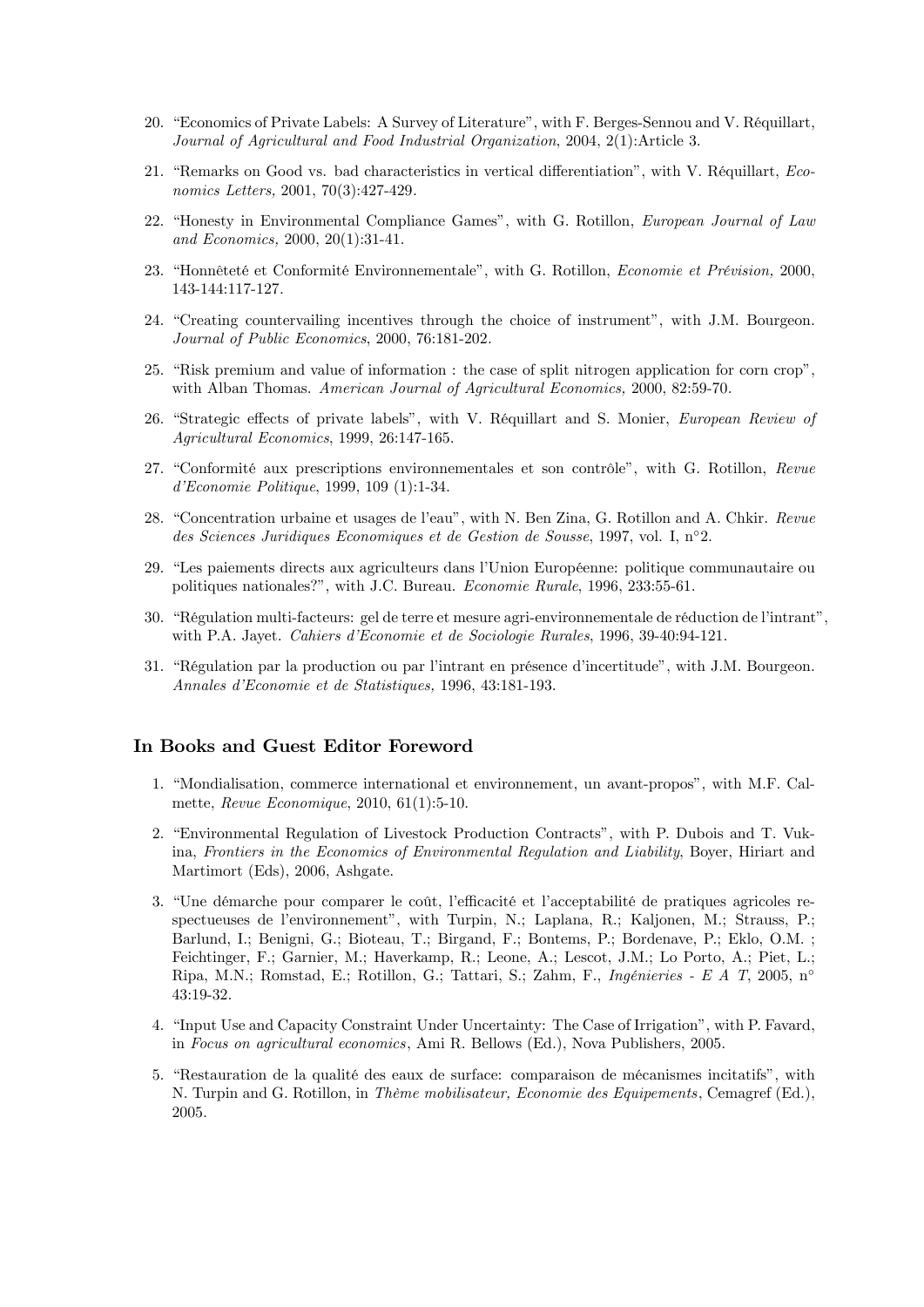- 6. "Mitigating non-point source pollution from dairy farms: economic evaluation on the Don watershed", with N. Turpin, G. Rotillon, T. Bioteau and R. Laplana, in Controlling nitrogen flows and losses, Hatch D.J., Chadwick D.R., Jarvis S.C. and J.A. Roker (eds.), Wageningen Academic Publishers, 2004.
- 7. "La mise en oeuvre des dispositifs de régulation en matière d'environnement", with G. Rotillon, in Réqulation environmementale: Jeux, coalitions, contrats, G. Rotillon Ed., Economica, 2002.
- 8. "An introduction to the special issue of ERAE on Food industry and industrial organization". with V. Réquillart, European Review of Agricultural Economics, 1999, 26:1-3.

#### **Books**

1. "Economie de l'environnement", with Gilles Rotillon, éditions La Découverte, Collection Repères, 119 p., First Published in 1998, 2nd edition in 2003, 3rd edition in 2007, 4th edition 2013

#### **Working Papers**

1. "Signalling quality in vertical relationships", with P. Mahenc

#### Work in progress

- 1. "Not So Costly: How Cost Flexibility Influences Firm Behavior"
- 2. "A Contribution Margin Approach to Imperfect Competition with Applications to Regulation and Market Expansion Incidence"
- 3. "Sequential Pricing on Two-sided Platforms", with S. Hamilton and J. Lepore
- 4. "Promoting EU Wine Trade in a World of Heteregeneous Firms: Incentives for quality and collective reputation", with A. Zago
- 5. "Monopolistic competition with capacity constraints"
- 6. "On the role of NGO lobbying in designing environmental policies for open economies", with H. Afidi and G. Cheikbossian
- 7. "Menu de Contrats pour les Concessions Autoroutières", with M.F. Calmette and D. Martimort

## **Conferences and Seminars**

- 1. "Incentives and the regulation of non-point source pollution", Journées de Micro-Economie Appliquée, Marseille, France, June 1994.
- 2. "Incentives and the regulation of non-point source pollution", European Association of Environmental and Resources Economist (EAERE), Dublin, Ireland, June 1994.
- 3. "Les paiements directs aux agriculteurs dans l'Union Européenne: politique communautaire ou politiques nationales?", Colloque de la SFER, "Les paiements directs aux agriculteurs", Paris, November 1995.
- 4. "Creating countervailing incentives through the choice of instrument", European Economic Association (EEA), Istanbul, Turkey, August 1996.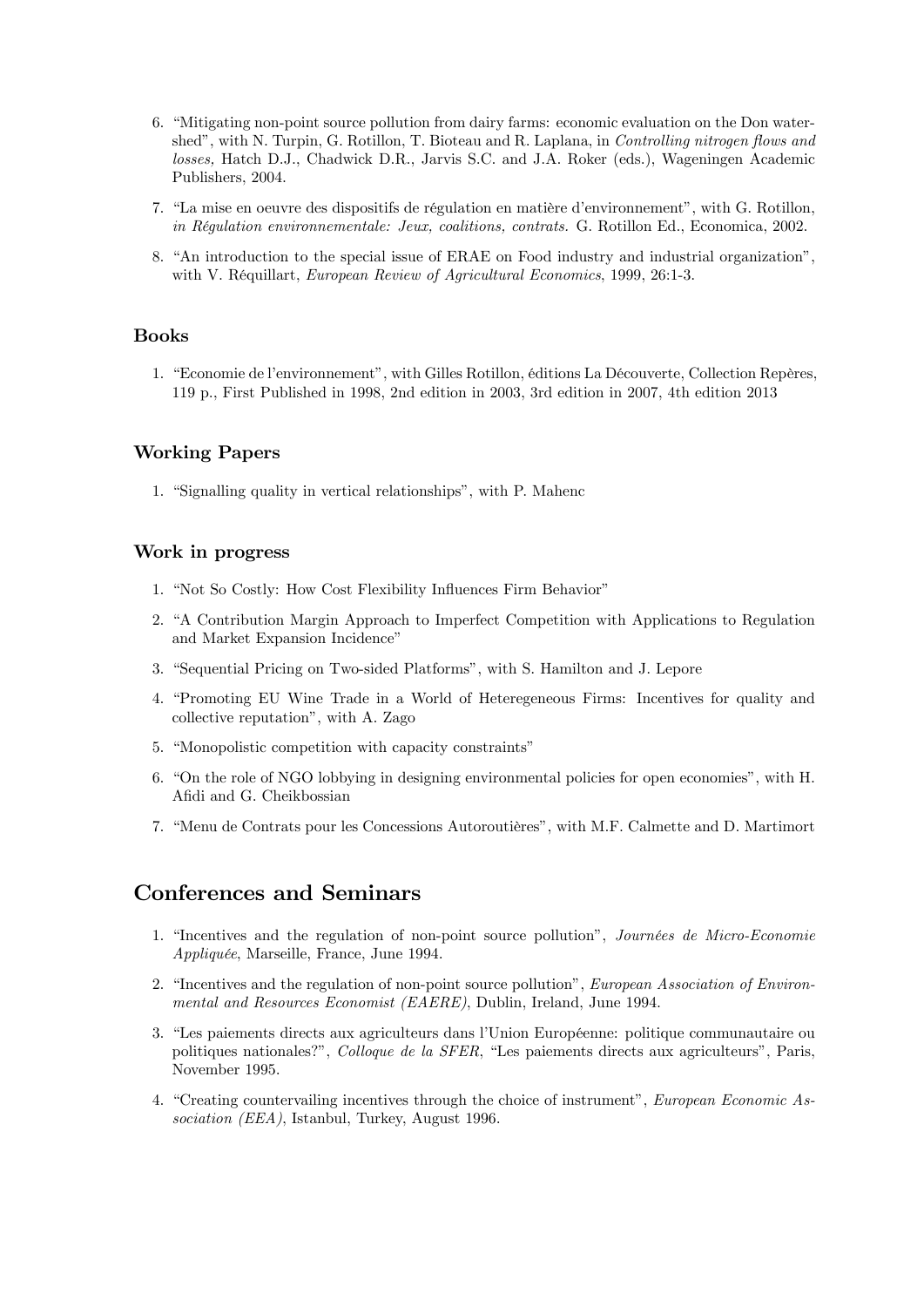- 5. "Direct payments to farmers in the EU: european or national policies?", *European Association* of Agricultural Economists (EAAE), Edinburgh, UK, September 1996.
- 6. "Subsidies or Minimum Quality Standard for Protection", Ecole chercheur en Economie Internationale de l'INRA, Rennes, France, November 1996.
- 7. "Politique d'inspection de la pollution en présence de signal sur les dommages", Journées de Micro-Economie Appliquée, Marrakech, Morocco,May 1997.
- 8. "Politique d'inspection de la pollution en présence de signal sur les dommages", Journées du GREEN, University of Laval, Canada, November 1997.
- 9. "Honnêteté et conformité environnementale", Journées de l'AFSE, Toulouse, France, May 1998.
- 10. "Honnêteté et conformité environnementale", Journées de Micro-Economie Appliquée, Pointe-‡-Pitre, Guadeloupe, June 1998.
- 11. "Auditing pollution under signal of damage",  $1^{st}$  World Congress of Environmental and Resource Economists, Venise, Italy, June 1998.
- 12. "Risk premium and value of information : the case of split nitrogen application for corn crop", 1<sup>st</sup> World Congress of Environmental and Resources Economists, Venise, Italy, June 1998.
- 13. "Risk premium and value of information : the case of split nitrogen application for corn crop", American Agricultural Economics Association (AAEA), Salt Lake City (Utah), USA, August 1998.
- 14. "Honesty in environmental compliance games", European Association of Environmental and Resources Economists (EAERE), Rethymnon, Crete, June 2000.
- 15. "Optimal environmental taxation and enforcement policy", Canadian Resource and Environmental Economics Study Group (CREE), Guelph (Ontario), Canada, October 2000.
- 16. "Optimal environmental taxation and enforcement policy", Colloque PIREE, Nice, Sofia-Antipolis, April 2001.
- 17. "Optimal environmental taxation and enforcement policy", European Association of Environmental and Resources Economists (EAERE), Southampton, UK, June 2001.
- 18. "Regulating nitrogen pollution with risk-averse farmers under hidden information and moral hazard", European Association of Environmental and Resource Economists (EAERE), Southampton, UK, June 2001.
- 19. "Regulating nitrogen pollution with risk-averse farmers under hidden information and moral hazardî, American Agricultural Economics Association (AAEA), Chicago (Illinois), USA, August 2001.
- 20. "Optimal environmental taxation and enforcement policy", Econometric Society European Meeting (ESEM), Lausanne, Suisse, August 2001.
- 21. "Regulating nitrogen pollution with risk-averse farmers under hidden information and moral hazard", Canadian Resource and Environmental Economics Study Group (CREE), Brock (Ontario), Canada, October 2001.
- 22. "Optimal environmental taxation and enforcement policy", Southern Economic Association, Tampa (Florida), USA, November 2001.
- 23. "Technology subsidies, environmental taxation and pollution monitoring",  $2^{nd}$  World Congress of Environmental and Resource Economists, Monterey, CA USA, June 2002.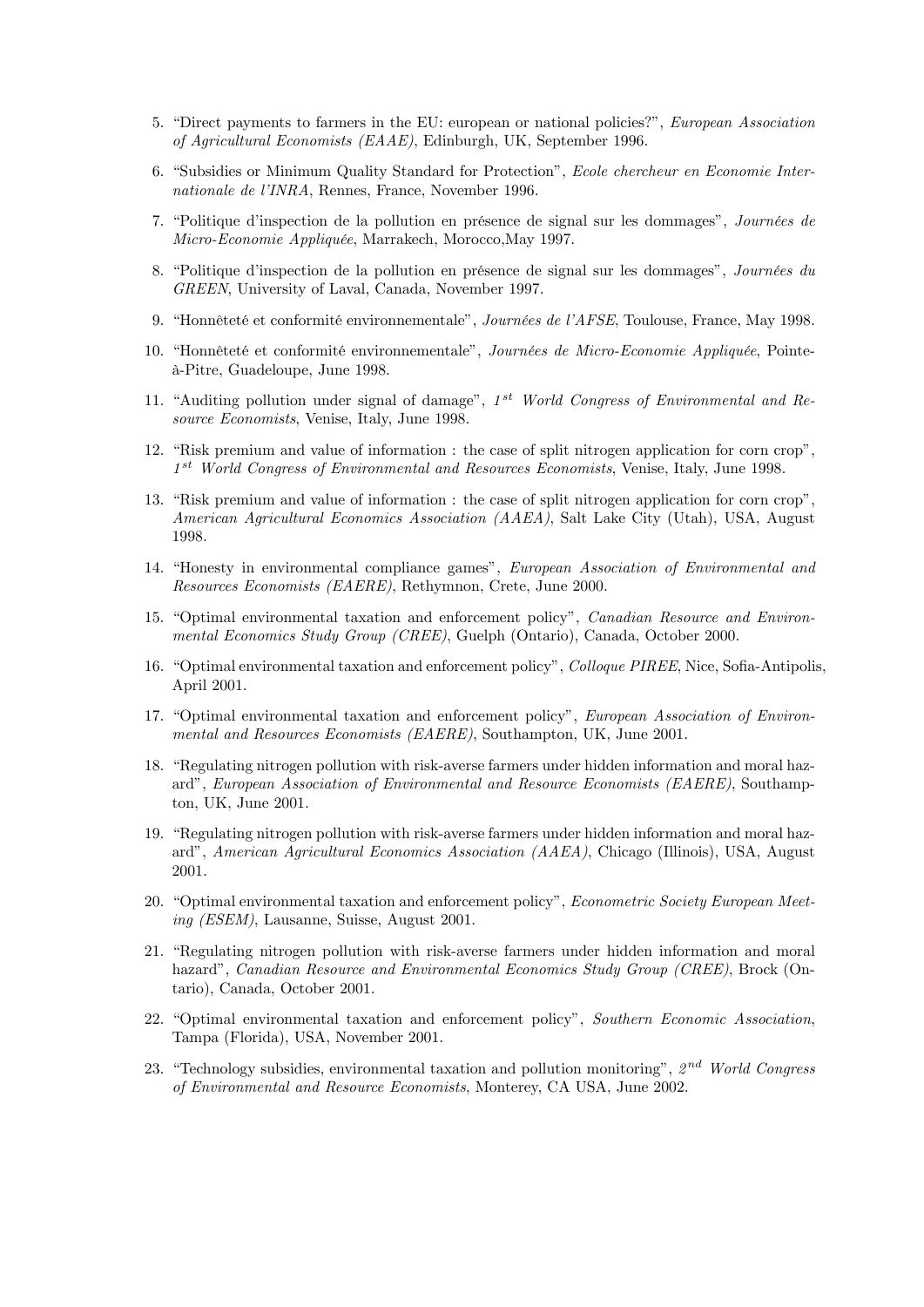- 24. "Location choice and price signaling of quality", *Toulouse Conference on Industrial Organization* and the Food Industry, Toulouse, France, June 2002.
- 25. "Location choice and price signaling of quality", European Association for Research in Industrial Economics (EARIE), Madrid, Spain, September 2002.
- 26. "Location choice and price signaling of quality", International Conference on Industrial Organization, Boston, USA, April 2003.
- 27. "Regulating nitrogen pollution with risk-averse farmers under hidden information and moral hazard", Invited Lecture at the  $3^{rd}$  Annual Workshop on the Economics of Contracts in Agriculture, Copenhague, Denmark, June 2003 (81th EAAE Seminar).
- 28. "Acceptability constraints and self-selecting agri-environmental policies", European Association of Environmental and Resource Economists (EAERE), Bilbao, Espagne, June 2003.
- 29. "Predatory accommodation in vertical contracting with externalities",  $1^{st}$  Madison Food Systems Research Group Conference, USA, June 2003.
- 30. "Predatory accommodation in vertical contracting with externalities", American Agricultural Economics Association (AAEA), Montréal (Canada), July 2003.
- 31. "Predatory accommodation in vertical contracting with externalities", European Economic Association (EEA), Stockholm, Sweden, August 2003.
- 32. "Predatory accommodation in vertical contracting with externalities", European Association for Research in Industrial Economics (EARIE), Helsinki, Finlande, August 2003.
- 33. "Predatory accommodation in vertical contracting with externalities", 88th EEAE seminar, Paris, May 2004.
- 34. "Predatory accommodation in vertical contracting with externalities", Toulouse Conference on Industrial Organization and the Food Industry, Toulouse, June 2004.
- 35. "Organizational structure and the endogeneity of cost: Cooperatives, For-Profit Firms and the cost of procurement", American Agricultural Economics Association (AAEA), Denver (USA), August 2004.
- 36. "Organizational structure and the endogeneity of cost: Cooperatives, For-Profit Firms and the cost of procurement", 2<sup>nd</sup> Madison Food Systems Research Group Conference, USA, June 2005.
- 37. "Acceptable reforms of agri-environmental policies", American Agricultural Economics Association (AAEA), Providence (USA), July 2005.
- 38. "On environmental policy and permitting", Canadian Resource and Environmental Economics Study Group (CREE), Montréal, Canada, September 2005.
- 39. "Acceptable reforms of agri-environmental policies", Invited lecture at a workshop organized by J. Braden at the University of Illinois (USA), March 2006.
- 40. "Optimal concession of water services under common value",  $3<sup>rd</sup>$  World Congress of Environmental and Resource Economics, Kyoto, Japan, July 2006.
- 41. "The role of public firms in R&D racings", American Agricultural Economics Association ( $AABA$ ), Long Beach (USA), July 2006.
- 42. "On social and market sanctions in deterring non compliance in pollution standards", American Agricultural Economics Association (AAEA), Portland (USA), July 2007.
- 43. "Optimal concession of water services under common value", European Association for Research in Industrial Economics (EARIE), Valencia, Spain, September 2007.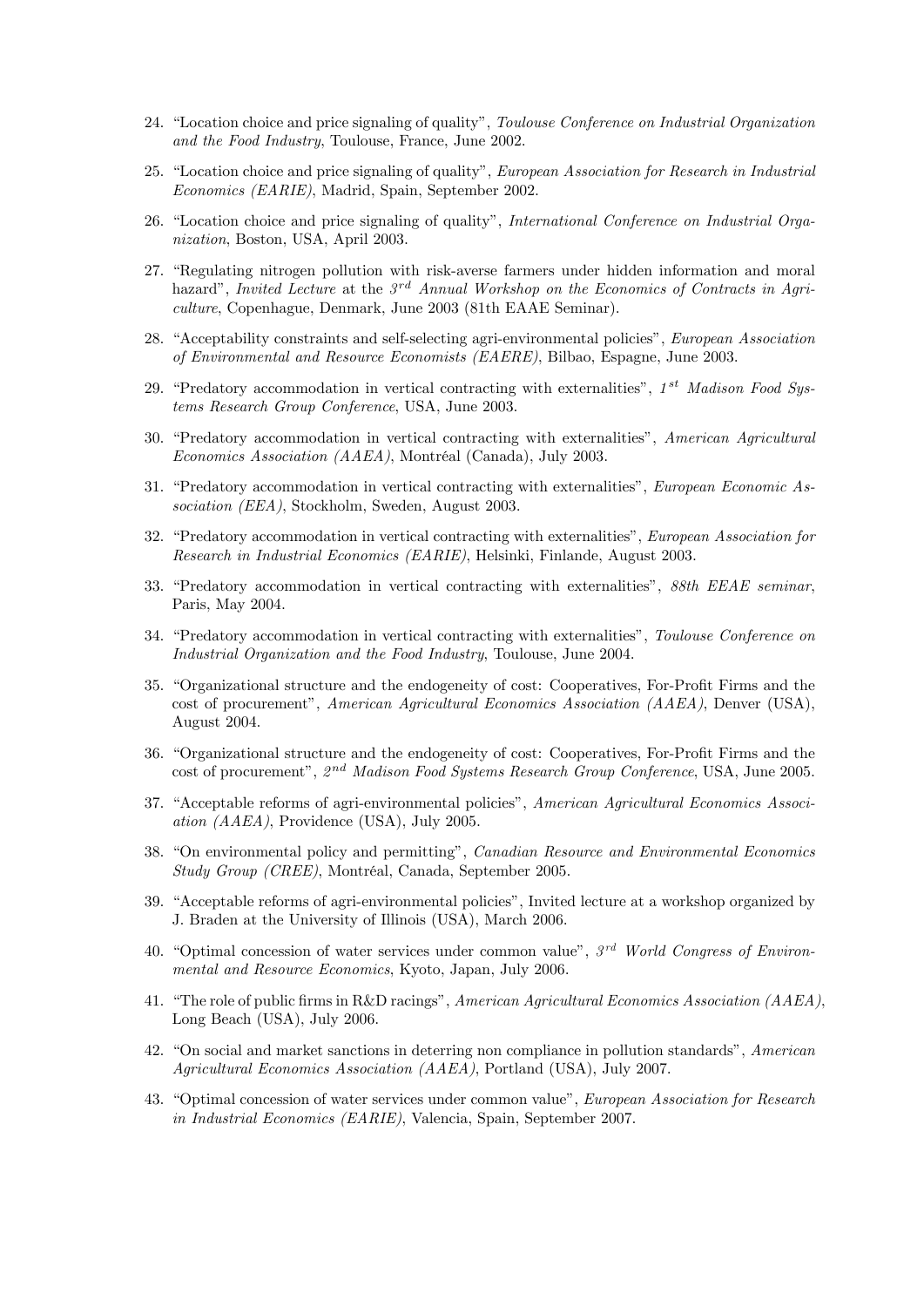- 44. "On social and market sanctions in deterring non compliance in pollution standards", *Canadian* Economics Association (CEA), Vancouver (Canada), June 2008.
- 45. "On social and market sanctions in deterring non compliance in pollution standards", European Association of Environmental and Resource Economists (EAERE), Göteborg (Sweden), June 2008.
- 46. "On the optimal design of income support and agri-environmental regulation", American Agricultural Economics Association (AAEA), Orlando (USA), July 2008.
- 47. "On social and market sanctions in deterring non compliance in pollution standards", Latin American Meeting of the Econometric Association (LAMES), Rio de Janeiro (Bresil), November 2008.
- 48. "Contracting with agents seeking status", Western Agricultural Economics Association (WAEA), Kauai (USA), June 2009.
- 49. "Trade, redistribution and the environment", European Trade Study Group annual meeting (ETSG), Rome, September 2009.
- 50. "On the optimal design of income support and agri-environmental regulation", papier session invité au *Séminaire EcoProd*, Rennes (France), November 2009.
- 51. "On the optimal design of income support and agri-environmental regulation",  $4^{th}$  World Congress of Environmental and Resource Economics, Montreal (Canada), July 2010.
- 52. "Trade, redistribution and the environment", Canadian Resource and Environmental Economics Study Group (CREE), Quebec, Canada, September 2011.
- 53. "Trade, redistribution and the environment", Journées Louis André Gérard Varet (LAVG), Marseille, France, June 2012.
- 54. "Strategic trade policy in intermediated oligopoly markets", *ASSET Meeting*, Cyprus, November 2012.
- 55. "Trade, redistribution and the environment",  $5<sup>th</sup>$  World Congress of Environmental and Resource Economics, Istanbul (Turkey), July 2014.
- 56. "On the market structure of the wine industry", Workshop on Wine Cooperatives, Bolzano (Italy), June 2017
- 57. "Promoting EU Wine Trade in a World of Heteregeneous Firms: Incentives for quality and collective reputationî, 11th Annual American Wine Economics Conference, Padova (Italy), June 2017
- 58. "Promoting EU Wine Trade in a World of Heteregeneous Firms: Incentives for quality and collective reputationî, 19th European Trade Study Group annual meeting (ETSG), Firenze (Italy), September 2017.
- 59. "On the market structure of the wine industry", 12th Annual American Wine Economics Conference, Ithaca (USA), June 2018.
- 60. "Not So Costly: How Cost Flexibility Influences Firm Behavior", European Trade Study Group annual meeting (ETSG), Bern, September 2019.

Seminars CREST-ENSAE, Paris ENGREF, Strasbourg ENGEES, University of Toulouse (INRA, IDEI), University of Paris X Nanterre (THEMA), INRA Toulouse, LERNA Toulouse, University of Sfax, Tunisia, Université du Québec à Montréal, Journées LORIA-MAIA, INRA Rennes, University of Aarhus, University of Saskatchewan, University of British Columbia, University of Piacenza, University of Fribourg, INRA Montpellier, University of Brisbane (Australia), University of Verona, University of Bordeaux, Les Mines Paristech, INRA Paris.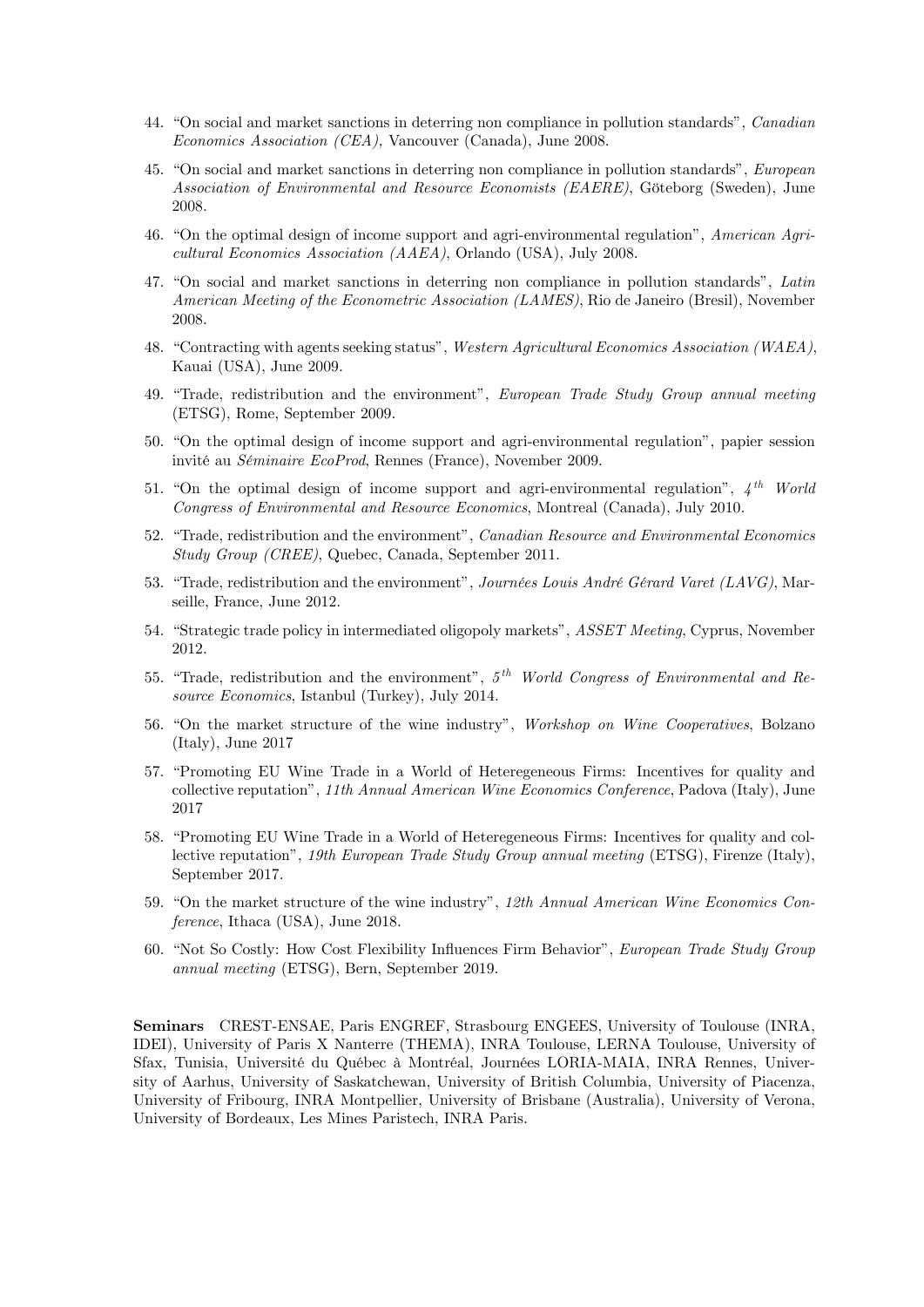# Teaching

#### Courses

- 2019-: University of Toulouse, *Environmental Economics: Theory*, Master Course (30h), in english.
- 2017-2018: National University of Vietnam (Ho Chi Minh City): Network Economics, Master Course (20h), in english
- 2015: National University of Vietnam (Ho Chi Minh City): Public Economics, Licence Course (40h), in english
- 2013: National University of Vietnam (Ho Chi Minh City): *Microeconomics*, Licence Course (20h), in english
- 2008-2015: University of Fribourg (Switzerland), Environmental Economics, Industrial Organization, Master Course (42h), in english.
- 2014-17: University of Toulouse, The Economics of addictive behavior, Master Course (15h), in english.
- 2011-2013: University of Toulouse, *Trade and the environment*, Master Course (9h), in english.
- 2009: University of Dijon, *Environmental Economics*, Master course (20h)
- 2008: University of Dijon, *Environmental Economics*, Undergraduate course (22h).
- 2007: University of Cremona (Italy), *The Economics of Vertical Restraints*, Graduate course (15h), in english.
- 2007: University of Cremona (Italy), The Economics of Obesity, Graduate course (15h), in english.
- 2007-2008: Master Agromip Toulouse, *Industrial Economics applied to the Food Industry*, Graduate course (15h), in english.
- 2005-2015: Ecole SupÈrieure díAgriculture de Purpan, International Economics, Graduate course (20h).
- 2004-2011: Toulouse Business School, An Economic Approach to Sustainable Development, Graduate course (13h), in english.
- 2003-2005 : National School for Engineering in Aeronautics (Toulouse), An Economic Approach to Sustainable Development, Graduate course (15h).
- 1998-2003: University of Toulouse, *Industrial Economics applied to the Food Industry*, Doctoral program in Economics at University of Toulouse (13h), in english.
- 1997-2003: University of Toulouse, Environmental Policies in Open Economies, Doctoral program in Economics at University of Toulouse (13h), in english.
- 2001: University of Toulouse, *Industrial Economics*, Graduate Course for students in management (30h).
- 1998-2000: University of Toulouse, *Industrial Economics*, Undergraduate Course (30h).
- 1997-2000: INSA de Toulouse, *Industrial Economics*, Undergraduate Course for students in engineering and biological sciences (20h).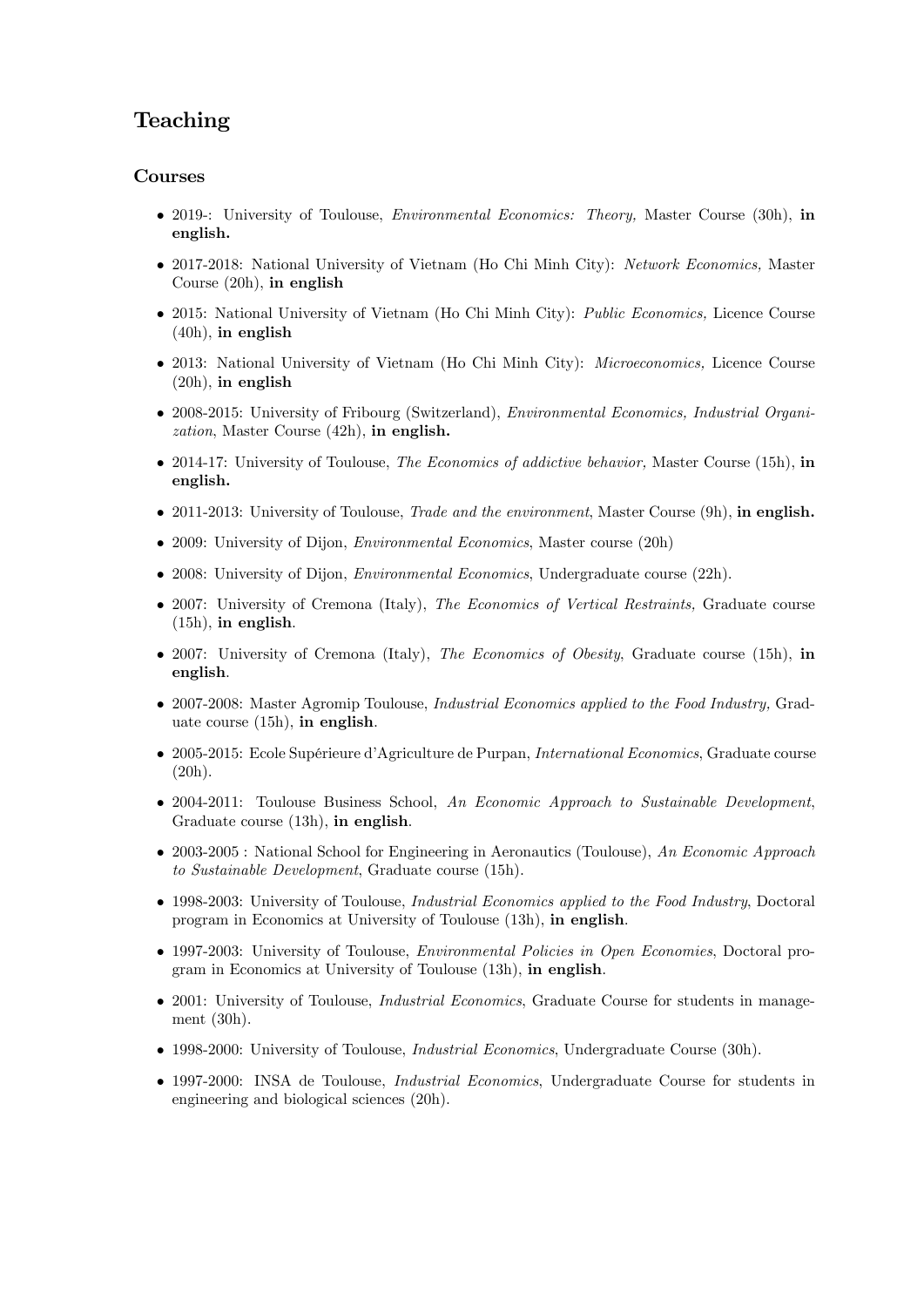- 1992-96: Teaching assistant in microeconomics and game theory, at Institut National Agronomique de Paris-Grignon (INA-PG).
- 1992-96: Teaching assistant in statistics and macroeconomics at the University of Paris X Nanterre.
- 1992-96: Supervisor of group of students in Applied Economics at Ecole Nationale de la Statistique et de l'Administration (ENSAE) and at Ecole Nationale du Génie Rural, des Eaux et des Forêts (ENGREF).

#### PhD students supervised

1. Nadine Turpin, University of Paris X Nanterre, 2000-2003, "Incentives to adopt best management practices and non point source pollution reduction in the presence of asymmetric information".

# Other Academic Activities

- Referee for : Agricultural Economics, American Economic Review, L'Actualité Economique, American Journal of Agricultural Economics, Annales díEconomie et de Statistique, Annals of Operation Research, Cahiers díEconomie et de Sociologie Rurales, Canadian Journal of Economics, Economie Rurale, European Economic Review, European Review of Agricultural Economics, Environmental and Resource Economics, International Economic Review, International Journal of Industrial Organization, Journal of Agricultural Economics, Journal of the Association of Environmental and Resource Economists, Journal of Economics and Management Strategy, Journal of Environmental and Economics Management, Journal of Industrial Economics, Journal of Public Economics, Journal of Public Economic Theory, Journal of Sport Economics, Marketing Letters, Rand Journal of Economics, Resource and Energy Economics, Review of Economic Studies, Review of Industrial Organization, Revue Française d'Economie.
- Guest Co-Editor for a special issue of Revue Economique, Vol 61(1), 2010.
- Member of the Program Committee for the European Association for Environmental and Resource Economics Conference (EAERE, Toulouse 2013).
- Member of the Program Committee for the World Congress of Environmental and Resource Economics (WCERE, Istanbul 2014).
- Member of the Program Committee for the World Congress of Environmental and Resource Economics (WCERE, Göteborg 2018).
- Member of the Scientific Committee for the European Congress of Agricultural Economics (EAAE, Ghent 2008, Lubjana 2014).
- Member of the Program Committee for the 35th European Association for Research in Industrial Economics Conference (EARIE, Toulouse 2008).
- $\bullet$  Guest Co-Editor for a special issue of European Review of Agricultural Economics, Vol. 26 (2), 1999.
- $\bullet$  Member of *Commission de Spécialistes* (recruiting committee) for the Department of Economics, University of Toulouse (2000-2003).
- $\bullet$  Member of *Commission de Spécialistes* (recruiting committee) for the Department of Economics, University of Perpignan (2005-).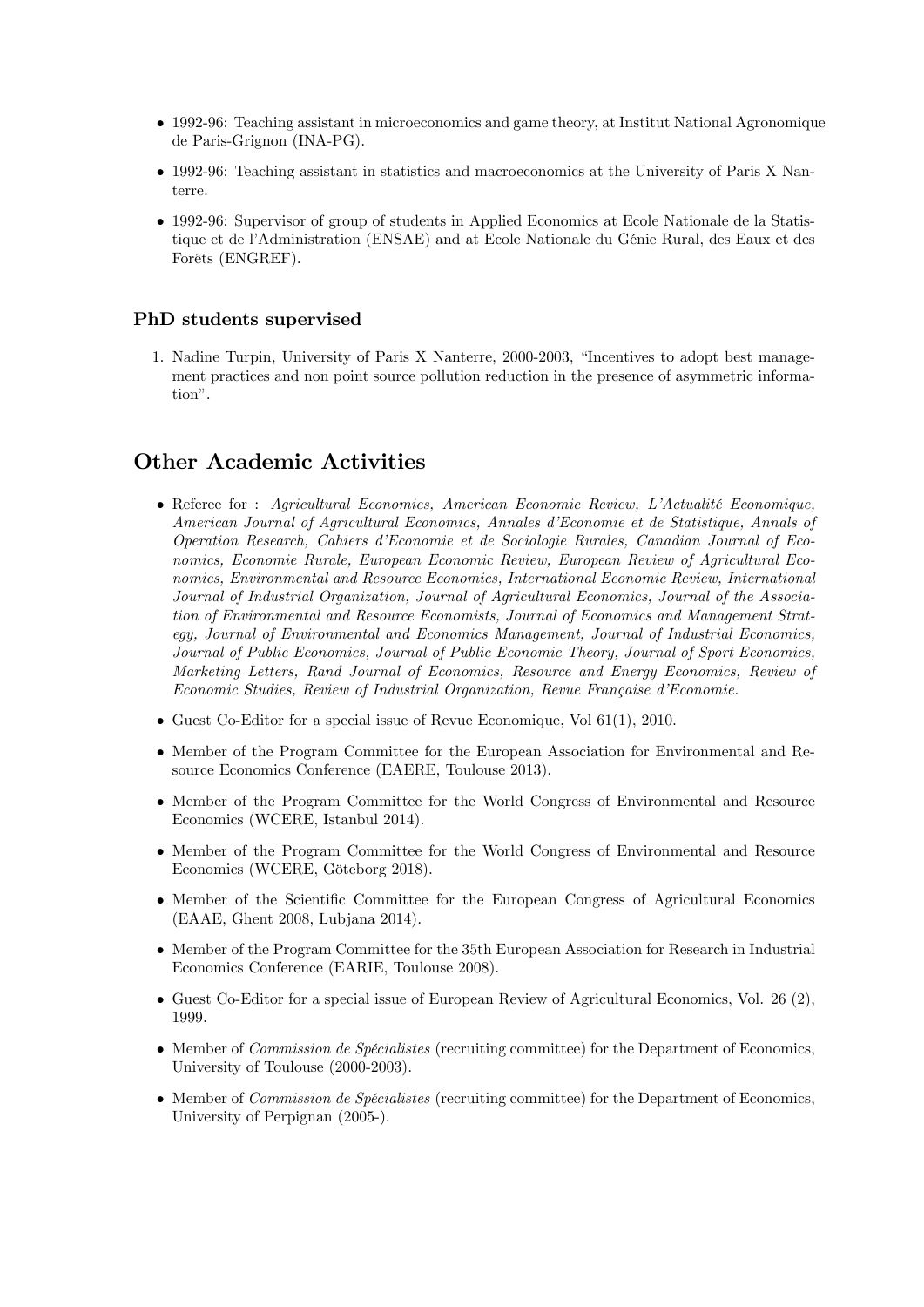- Member of recruiting committee for the Departement of Economics, University of Montpellier (2012).
- Member of the recruiting committee for senior researchers at INRA (2004, 2005), for junior researchers (2014).
- Member of the Scientific Council for the Department of Social Sciences at INRA, 2002-2006.
- Organizer of the 3rd INRA-IDEI conference on Industrial Organization and the Food Industry (also endorsed as the 62th european seminar of EAAE), Toulouse, November 1998.
- Co-organizer of the 4th INRA-IDEI conference on Industrial Organization and the Food Industry, Toulouse, June 2000.
- Co-organizer of the 9th INRA-IDEI conference on Industrial Organization and the Food Industry, Toulouse, June 2012.
- Organizer of the 1st and the 2nd TSE Student Workshop, 2011 and 2012, with Malin Arve, Marie Lalanne and Loic Batté
- Participation to Ph.D. committees:

Isabelle Péchoux, University of Toulouse, 2002, Contributions to the economic analysis of environmental policies in open economies.

Mauricio Bermudez, University of Toulouse, 2005, Essays on the efficiency and the political economy of voluntary environmental agreements.

Pascal Gastineau, University of Paris X Nanterre, 2008, Social heterogeneity and management of common property resources.

Mohammed B'Chir, University of Montpellier, 2009, Voluntary versus involuntary adhesion in the provision of a collective good, an experimental investigation.

Carine Heitz, Université de Strasbourg, 2009, La perception du risque de coulées boueuses: analyse sociogeographique et apports à l'économie comportementale.

Thomas Allen, Université de Montpellier, 2010, Impacts des variations de prix sur la qualité nutritionnelle du panier alimentaire des ménages français.

HÈlËne Ollivier, Ecole Polytechnique, 2010, Trade, bioenergy and land use.

Oliwia Kurtyka, UniversitÈ de Toulouse, 2010, Environmental regulation under imperfect competition.

Bing Ye, Université de Toulouse, 2011, Essays in the economics of information.

Jianye Yan, Université de Toulouse, 2011, Essays on Behavioral Economics and Industrial Organization.

Estelle Midler, UniversitÈ de Montpellier, Incentive mechanisms in a context of negative environmental externality: the case of tropical deforestation, 2012.

Jorge Florez, Université de Toulouse, Essays on the Empirical Analysis of Grocery retailing and Consumer Shopping Behavior, 2015.

Maria Chistyakova, Université de Montepellier, Three problems in the market of a green product, 2017.

Participation to HdR committes:

Lisette Ibanez, Université de Montpellier, 2011, An economic analysis of informational policies to protect the environment.

- Expertise for the Swedish Environmental Protection Agency (Stockholm), the CORDIM (two PhD thesis projects in Health Economics in 2012), Canadian SSR.
- Expertise for the World Bank, Morocco 2013.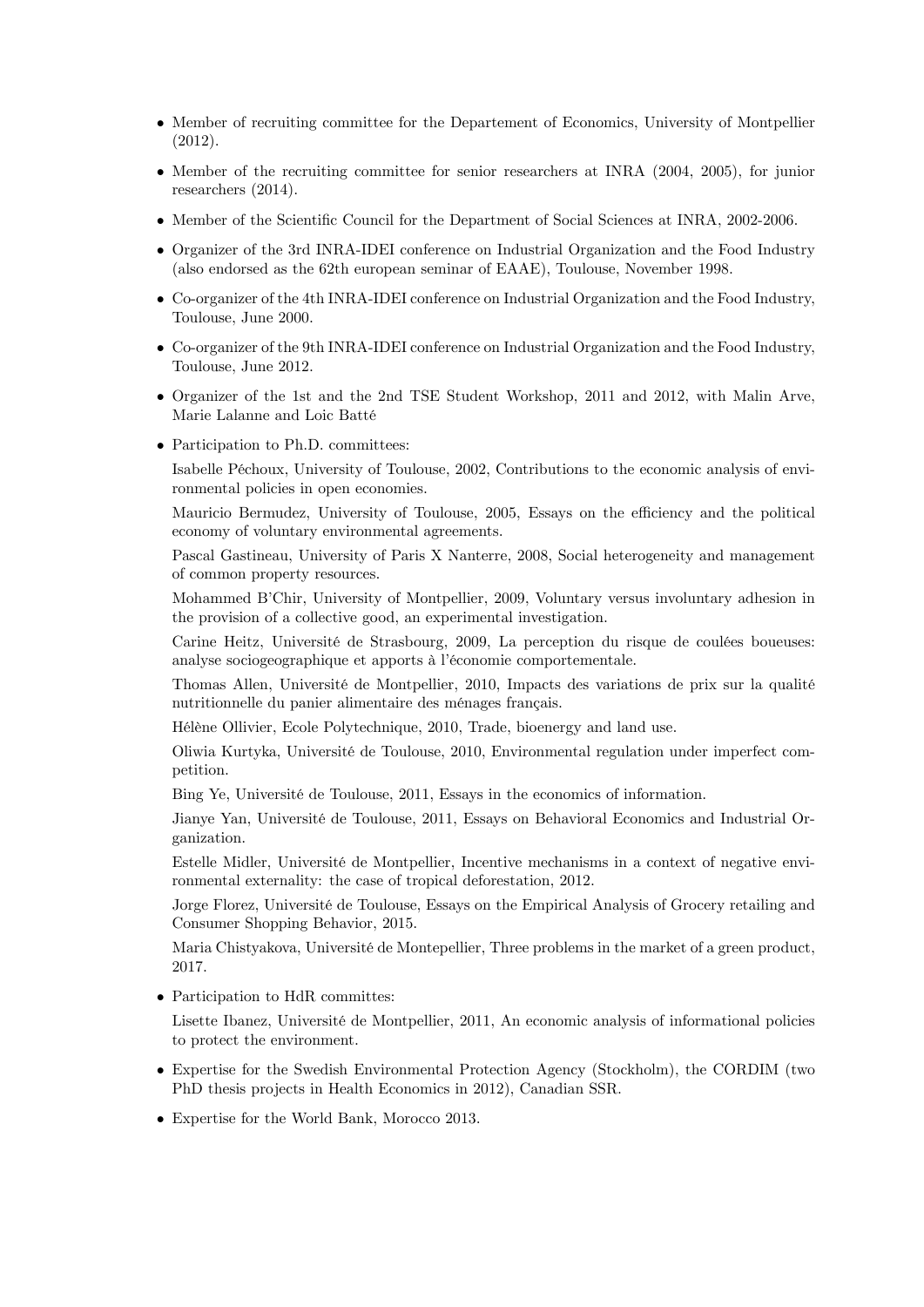- Expertise for the World Bank, "Agricultural land wealth", 2014-15.
- Expertise for the World Bank "Water resources in Algeria", 2017.
- Expertise for the World Bank, Morocco 2018.
- Expertise for the World Bank, "Water economics", Washington 2019.
- ENTER network coordinator for TSE since 2014: organization of the Jamboree ENTER in Toulouse (2018)

### Awards

Quality of Research Discovery Award (European Association of Agricultural Economics) for the paper "Optimal environmental taxation and enforcement policy" in European Economic Review, 2005, 49(2): 409-435 by Philippe Bontems and Jean-Marc Bourgeon.

# Academic visits

University of Maryland et University of California, Berkeley (USA, May 1999)

University of California, Davis (USA, April-June 2000)

University of Wisconsin, Madison (USA, August 2001, August 2002, April-Mai 2003, October 2004)

University of Saskatchewan, Saskatoon (Canada, August 2003, July 2004, August 2005, July 2006, July 2007)

University of British Columbia, Vancouver (Canada, July 2004, August 2005, July 2006, August 2016)

University of California, Polytech at San Luis Obispo (USA, June-August 2012, February 2013, February 2014, March 2019, January 2020)

University of Brisbane (Australia, April 2013, May 2014)

# Non Academic Activities

Member of the scientific council of the water agency Seine-Normandie (2008-2016).

# Research Grants

### Coordinator

1. "Nutritional policies, consumption and regulation of food chains", National Agency for Research (french equivalent of NSF), 2005-2008, 650.000 euros.